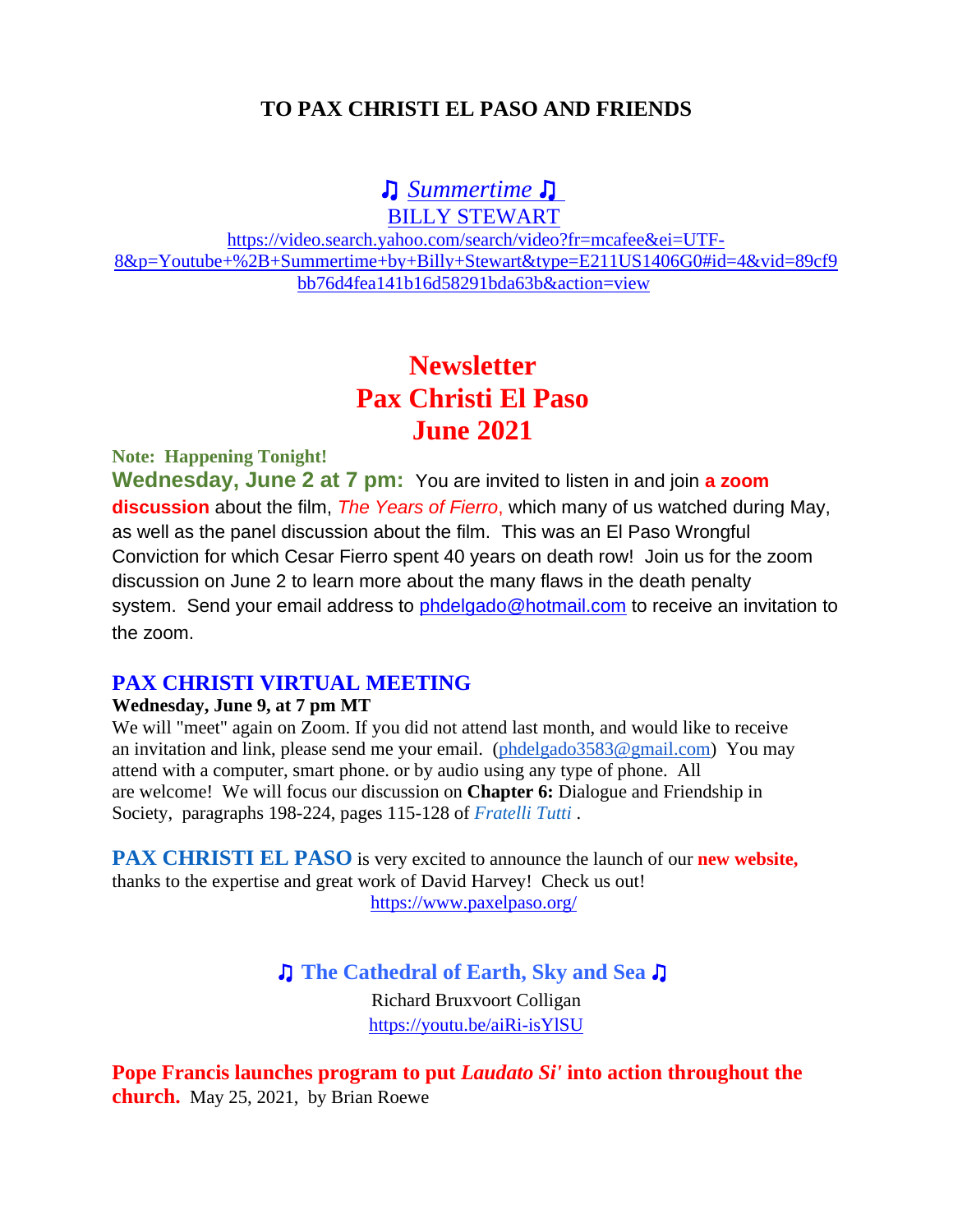The Vatican's long-awaited program for putting Pope Francis' ecological encyclical into action throughout the church debuted Tuesday, with the pope inviting all Catholics on a journey "to create the future we want: a more inclusive, fraternal, peaceful and sustainable world."

At the same time, a top Vatican official confirmed that the pope is pondering a journey of his own — a possible trip to COP 26, the next major United Nations climate summit, set for November in Glasgow, Scotland.

That news came at a May 25 press conference where the Vatican Dicastery for Promoting Integral Human Development introduced the Laudato Si' Action Platform. The ambitious church wide initiative outlines seven categories of sustainability goals in the spirit of Francis' 2015 encyclical, "*Laudato Si'*, on Care for Our Common Home," which emphasizes integral ecology. Seven sectors of the church are asked to achieve those goals within a seven-year timeframe. [https://www.ncronline.org/news/earthbeat/pope-francis-launches-program-put](https://na01.safelinks.protection.outlook.com/?url=https%3A%2F%2Fwww.ncronline.org%2Fnews%2Fearthbeat%2Fpope-francis-launches-program-put-laudato-si-action-throughout-church&data=04%7C01%7C%7C53b78db0889c459ddde208d92bbf9212%7C84df9e7fe9f640afb435aaaaaaaaaaaa%7C1%7C0%7C637588924101617068%7CUnknown%7CTWFpbGZsb3d8eyJWIjoiMC4wLjAwMDAiLCJQIjoiV2luMzIiLCJBTiI6Ik1haWwiLCJXVCI6Mn0%3D%7C1000&sdata=QlP2anCcbfRq4e%2B%2FW%2FPAM7EjKGLwU7vxwUUAX4IK%2Fuw%3D&reserved=0)[laudato-si-action-throughout-church](https://na01.safelinks.protection.outlook.com/?url=https%3A%2F%2Fwww.ncronline.org%2Fnews%2Fearthbeat%2Fpope-francis-launches-program-put-laudato-si-action-throughout-church&data=04%7C01%7C%7C53b78db0889c459ddde208d92bbf9212%7C84df9e7fe9f640afb435aaaaaaaaaaaa%7C1%7C0%7C637588924101617068%7CUnknown%7CTWFpbGZsb3d8eyJWIjoiMC4wLjAwMDAiLCJQIjoiV2luMzIiLCJBTiI6Ik1haWwiLCJXVCI6Mn0%3D%7C1000&sdata=QlP2anCcbfRq4e%2B%2FW%2FPAM7EjKGLwU7vxwUUAX4IK%2Fuw%3D&reserved=0)

## **Restorative Justice Ministry**

#### **CATHOLIC MOBILIZING NETWORK'S FIRST FRIDAY VIRTUAL VIGILS TO END THE DEATH PENALTY**

On the First Friday of each month, Catholic Mobilizing Network holds a Virtual Prayer Vigil to lament upcoming executions and bear witness to the inviolable dignity of all human life. These virtual spaces offer a place to pray together as a faith community in response to the injustice of the death penalty. They include time for guided prayer, petitions, Scripture reflections, and contemplative silence. The vigils feature the voices of Catholic bishops, Church leaders, and allies across the death penalty abolition movement. If you attend, you are able to insert your own petitions into the "chat box" during intercessory prayer time.

The next First Friday Prayer Vigil is scheduled for **Friday, June 4, at 2 p.m. EDT / 12 NOON MT**. RSVP below to attend.

[https://catholicsmobilizing.org/first-friday-vigils](https://na01.safelinks.protection.outlook.com/?url=https%3A%2F%2Fcatholicsmobilizing.org%2Ffirst-friday-vigils&data=04%7C01%7C%7C53b78db0889c459ddde208d92bbf9212%7C84df9e7fe9f640afb435aaaaaaaaaaaa%7C1%7C0%7C637588924101627059%7CUnknown%7CTWFpbGZsb3d8eyJWIjoiMC4wLjAwMDAiLCJQIjoiV2luMzIiLCJBTiI6Ik1haWwiLCJXVCI6Mn0%3D%7C1000&sdata=EPP8xxY%2BJ%2BDwpkwwZ0Wy41LgJzgR82qPeyg4lzmADrc%3D&reserved=0)

On the same page you can sign up to receive links for first Friday vigils automatically.

**John William Hummel** is scheduled to be executed in Texas on **Wednesday, June 30.** Prayers will be offered for the victims: Joy and Jody Hummel, and Clyde Bedford, their families and the family of John Hummel. He has been on death row since 2011. He had a previous execution date in March 2020 which was postponed due to covid.

If the execution is not stayed, El Pasoans Against the Death Penalty and the Diocesan Restorative Justice Ministry will be on the corner of San Antonio and Campbell Streets downtown from **12 noon to 1 pm on Wednesday, June 30th to protest executions.** Executions are never the solution, and our death penalty system is full of discrimination and policy flaws, and costly to taxpayers. Texas is an outlier in holding onto this unnecessary and barbaric system. Join us to spread this awareness. Info: 915 740-3962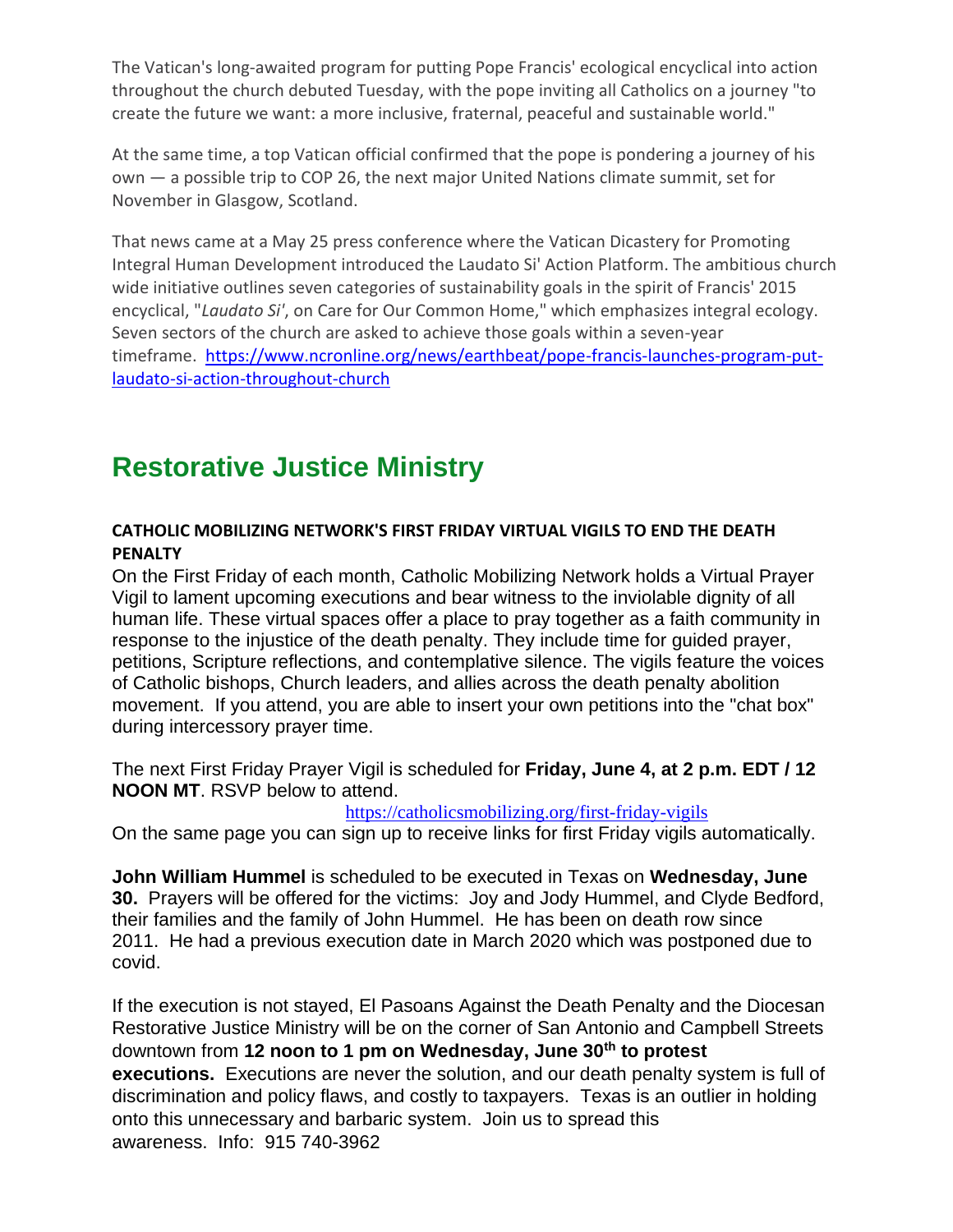## **Racism and the Catholic Church one year after George Floyd's**

**Murder** (video) from *America Magazine*.

A live conversation with Fordham University's Bryan Massingale about the progress of racial justice in the United States since George Floyd's murder one year ago, hosted by America's national correspondent Michael O'Loughlin: **[click here](https://na01.safelinks.protection.outlook.com/?url=https%3A%2F%2Fpaxchristiusa.org%2F2021%2F05%2F25%2Fracism-and-the-catholic-church-one-year-after-george-floyds-murder%2F&data=04%7C01%7C%7C53b78db0889c459ddde208d92bbf9212%7C84df9e7fe9f640afb435aaaaaaaaaaaa%7C1%7C0%7C637588924101627059%7CUnknown%7CTWFpbGZsb3d8eyJWIjoiMC4wLjAwMDAiLCJQIjoiV2luMzIiLCJBTiI6Ik1haWwiLCJXVCI6Mn0%3D%7C1000&sdata=zpaBCTmDXldGgHP87XKp9ZVDWhDRvLuYw2ChPxHBEqQ%3D&reserved=0)**

### **Interested in working to Save the Planet?!?**

Alyssa Burgin, a longtime peace activist, and Co-founder of the Texas Drought Project, has contacted Pax Christi El Paso, looking for contacts here in El Paso who would be interested in working for progress on preventing climate change, being in contact with our legislators, and raising awareness here on the border of what we can do to stop global warming. If you would be interested in joining a team to work, mostly virtually, on this important goal, please send me your contact information (name and phone or email)

#### **Pax Christi USA's monthly virtual Peace Mass, June 24, 2021**

4th Thursday of each month at 8 pm ET, **(6 pm MT)** A wonderful action of solidarity for our Peace community to gather together and celebrate no matter where we are! All are Welcome! [https://paxchristiusa.org/2021/03/16/pax-christi-usa-to-host-a-monthly](https://na01.safelinks.protection.outlook.com/?url=https%3A%2F%2Fpaxchristiusa.org%2F2021%2F03%2F16%2Fpax-christi-usa-to-host-a-monthly-peace-mass-starting-in-march%2F&data=04%7C01%7C%7C53b78db0889c459ddde208d92bbf9212%7C84df9e7fe9f640afb435aaaaaaaaaaaa%7C1%7C0%7C637588924101637053%7CUnknown%7CTWFpbGZsb3d8eyJWIjoiMC4wLjAwMDAiLCJQIjoiV2luMzIiLCJBTiI6Ik1haWwiLCJXVCI6Mn0%3D%7C1000&sdata=y2i5a8XGi0W%2FklPWwufzm39U1lwRpUdKdJmC%2BLOKdVg%3D&reserved=0)[peace-mass-starting-in-march/](https://na01.safelinks.protection.outlook.com/?url=https%3A%2F%2Fpaxchristiusa.org%2F2021%2F03%2F16%2Fpax-christi-usa-to-host-a-monthly-peace-mass-starting-in-march%2F&data=04%7C01%7C%7C53b78db0889c459ddde208d92bbf9212%7C84df9e7fe9f640afb435aaaaaaaaaaaa%7C1%7C0%7C637588924101637053%7CUnknown%7CTWFpbGZsb3d8eyJWIjoiMC4wLjAwMDAiLCJQIjoiV2luMzIiLCJBTiI6Ik1haWwiLCJXVCI6Mn0%3D%7C1000&sdata=y2i5a8XGi0W%2FklPWwufzm39U1lwRpUdKdJmC%2BLOKdVg%3D&reserved=0) 

**Pax Christi and Border Peace Presence** participated in the Funeral Mass and Memorial Service, Celebration of Life, for Fr. Peter Hinde, O.Carm, this past weekend. Both services were live-streamed and are posted on facebook, links below.

The **Funeral Mass took place at the Maria de Los Angeles Parish in Juarez** on Friday at noon. The Bishop of Juarez celebrated the Mass. This was one of the chapels where Fr. Peter regularly celebrated Mass, and many of the people from neighborhoods nearby were able to attend. Fr. Peter wanted to be buried in Juarez where he ministered and lived very simply for the last 25 years. The Mass is in Spanish. Click here to access: [Funeral](https://na01.safelinks.protection.outlook.com/?url=https%3A%2F%2Fwww.facebook.com%2F100002299493250%2Fvideos%2F4008482602571683%2F&data=04%7C01%7C%7C53b78db0889c459ddde208d92bbf9212%7C84df9e7fe9f640afb435aaaaaaaaaaaa%7C1%7C0%7C637588924101637053%7CUnknown%7CTWFpbGZsb3d8eyJWIjoiMC4wLjAwMDAiLCJQIjoiV2luMzIiLCJBTiI6Ik1haWwiLCJXVCI6Mn0%3D%7C1000&sdata=wYJDXT812kvj79t4xeeWSWD3pFjh20cSYrulh5zCaOo%3D&reserved=0) 

On Sunday afternoon, Sacred Heart Parish in El Paso, hosted the **Memorial Service**. It was a wonderful gathering of prayer, videos of pictures, and very special testimonies, followed by a reception outside in the placita. What a blessing to be able to gather again after so long, to honor Fr. Peter, to be reminded again of his extraordinary life and witness to the Gospel, and to be re-energized to follow his example. Fr. Peter, Presenté! Click here: [Celebration of Life Memorial](https://na01.safelinks.protection.outlook.com/?url=https%3A%2F%2Fwww.facebook.com%2Fwatch%2Flive%2F%3Fv%3D508349023687021%26ref%3Dwatch_permalink&data=04%7C01%7C%7C53b78db0889c459ddde208d92bbf9212%7C84df9e7fe9f640afb435aaaaaaaaaaaa%7C1%7C0%7C637588924101647053%7CUnknown%7CTWFpbGZsb3d8eyJWIjoiMC4wLjAwMDAiLCJQIjoiV2luMzIiLCJBTiI6Ik1haWwiLCJXVCI6Mn0%3D%7C1000&sdata=SbNy4lM7roDEQeuqgxk22uszfTgR%2BP7DTIM%2B6odkuXw%3D&reserved=0)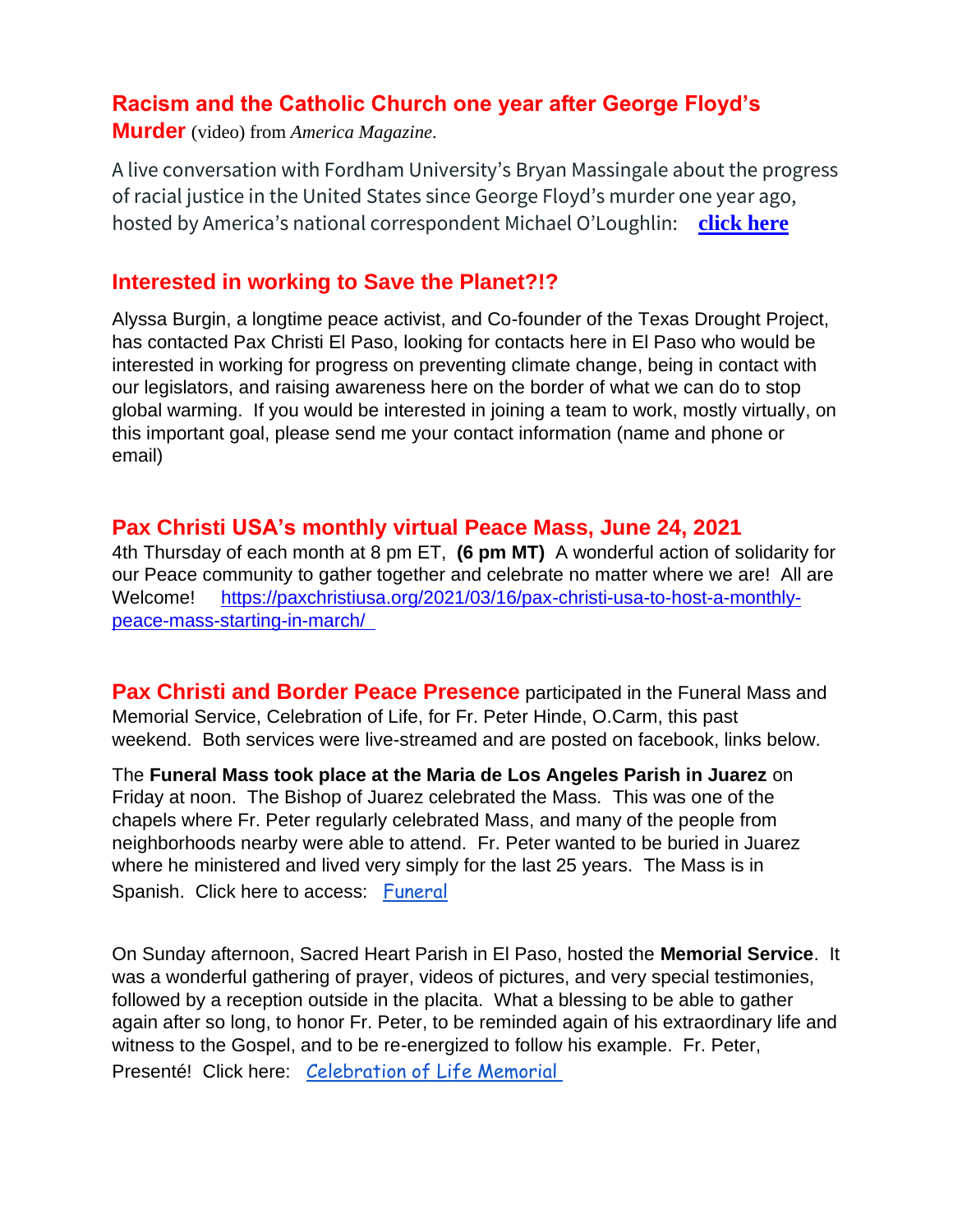**Daniel Berrigan SJ, Presenté:** May was the anniversary of the 100<sup>th</sup> birthday of Daniel Berrigan. In honor of him and the Catholic Peace Activists that he inspired, some of us watched a film made about the beginnings of the Catholic movement made up in the beginning mainly of priests and nuns.

The name of the film is *Hit and Stay.* The link to the film is below. It is a wonderful resource to inspire us to think about nonviolent peace action.

When you click on the link to the film, it will ask for information regarding your age. I am told that it's because some of the films they offer require you to be at least 18 years of age. Once you put in the numbers, it should take you directly to the film---no charge. Thanks to Pax Christi Dallas coordinator, Joyce Hall for providing this information.

[https://tubitv.com/movies/414052/hit-and-stay?start=true&utm\\_source=google](https://na01.safelinks.protection.outlook.com/?url=https%3A%2F%2Ftubitv.com%2Fmovies%2F414052%2Fhit-and-stay%3Fstart%3Dtrue%26utm_source%3Dgoogle-feed%26tracking%3Dgoogle-feed&data=04%7C01%7C%7C53b78db0889c459ddde208d92bbf9212%7C84df9e7fe9f640afb435aaaaaaaaaaaa%7C1%7C0%7C637588924101647053%7CUnknown%7CTWFpbGZsb3d8eyJWIjoiMC4wLjAwMDAiLCJQIjoiV2luMzIiLCJBTiI6Ik1haWwiLCJXVCI6Mn0%3D%7C1000&sdata=7hW3GBoHwUOp817TkeL9hhBHJQrHU4KKIzFrh7HLH2Q%3D&reserved=0)[feed&tracking=google-feed](https://na01.safelinks.protection.outlook.com/?url=https%3A%2F%2Ftubitv.com%2Fmovies%2F414052%2Fhit-and-stay%3Fstart%3Dtrue%26utm_source%3Dgoogle-feed%26tracking%3Dgoogle-feed&data=04%7C01%7C%7C53b78db0889c459ddde208d92bbf9212%7C84df9e7fe9f640afb435aaaaaaaaaaaa%7C1%7C0%7C637588924101647053%7CUnknown%7CTWFpbGZsb3d8eyJWIjoiMC4wLjAwMDAiLCJQIjoiV2luMzIiLCJBTiI6Ik1haWwiLCJXVCI6Mn0%3D%7C1000&sdata=7hW3GBoHwUOp817TkeL9hhBHJQrHU4KKIzFrh7HLH2Q%3D&reserved=0)

# **LINKS**

## **NEVER AGAIN: NOT JUST A SLOGAN**, by Rabbi Lisa Kingston

The Shoah, the systematic attempt to annihilate the Jewish people, forever haunts our community while also offering us inspiration to act for justice. But is Israel truly upholding its lesson of Never Again when there are Palestinians without citizenship, residing in refugee camps with no home of their own?**. . .** [https://jstreet.org/two-way-street-for-yom-hashoah-never-again-not-just-a-](https://na01.safelinks.protection.outlook.com/?url=https%3A%2F%2Fjstreet.org%2Ftwo-way-street-for-yom-hashoah-never-again-not-just-a-slogan%2F%23.YKHFuhgXA_5&data=04%7C01%7C%7C53b78db0889c459ddde208d92bbf9212%7C84df9e7fe9f640afb435aaaaaaaaaaaa%7C1%7C0%7C637588924101657043%7CUnknown%7CTWFpbGZsb3d8eyJWIjoiMC4wLjAwMDAiLCJQIjoiV2luMzIiLCJBTiI6Ik1haWwiLCJXVCI6Mn0%3D%7C1000&sdata=bK1OKlGwl4IWwr8EaOeu5dST7MUxtzvYOclMT4o%2Bft4%3D&reserved=0)

[slogan/#.YKHFuhgXA\\_5](https://na01.safelinks.protection.outlook.com/?url=https%3A%2F%2Fjstreet.org%2Ftwo-way-street-for-yom-hashoah-never-again-not-just-a-slogan%2F%23.YKHFuhgXA_5&data=04%7C01%7C%7C53b78db0889c459ddde208d92bbf9212%7C84df9e7fe9f640afb435aaaaaaaaaaaa%7C1%7C0%7C637588924101657043%7CUnknown%7CTWFpbGZsb3d8eyJWIjoiMC4wLjAwMDAiLCJQIjoiV2luMzIiLCJBTiI6Ik1haWwiLCJXVCI6Mn0%3D%7C1000&sdata=bK1OKlGwl4IWwr8EaOeu5dST7MUxtzvYOclMT4o%2Bft4%3D&reserved=0)

### **Anglican [archbishop](https://na01.safelinks.protection.outlook.com/?url=https%3A%2F%2Fwww.episcopalnewsservice.org%2F2021%2F05%2F17%2Fjerusalem-archbishop-issues-statement-on-violence-in-holy-land%2F%3FeType%3DEmailBlastContent%26eId%3D2a89d71d-61eb-45b7-9a22-3a825a2a99c3&data=04%7C01%7C%7C53b78db0889c459ddde208d92bbf9212%7C84df9e7fe9f640afb435aaaaaaaaaaaa%7C1%7C0%7C637588924101657043%7CUnknown%7CTWFpbGZsb3d8eyJWIjoiMC4wLjAwMDAiLCJQIjoiV2luMzIiLCJBTiI6Ik1haWwiLCJXVCI6Mn0%3D%7C1000&sdata=pVm49mChqpqtYrt5JDiKPQ%2FyZm24Dhu%2F7M4ZKYjLQKg%3D&reserved=0) of Jerusalem issues statement on violence in Holy Land**

 $\overline{r}$ ... We call upon the United Nations and the international community to work with all parties to seriously address the underlying injustices and grievances that have led to this latest unrest in a recurring cycle of violence, working for a just and lasting peace between Palestinians and Israelis that incorporates a viable Two-State Solution. . . ." READ MORE AT [https://www.episcopalnewsservice.org/2021/05/17/jerusalem-archbishop](https://na01.safelinks.protection.outlook.com/?url=https%3A%2F%2Fwww.episcopalnewsservice.org%2F2021%2F05%2F17%2Fjerusalem-archbishop-issues-statement-on-violence-in-holy-land%2F%3FeType%3DEmailBlastContent%26eId%3D2a89d71d-61eb-45b7-9a22-3a825a2a99c3&data=04%7C01%7C%7C53b78db0889c459ddde208d92bbf9212%7C84df9e7fe9f640afb435aaaaaaaaaaaa%7C1%7C0%7C637588924101667036%7CUnknown%7CTWFpbGZsb3d8eyJWIjoiMC4wLjAwMDAiLCJQIjoiV2luMzIiLCJBTiI6Ik1haWwiLCJXVCI6Mn0%3D%7C1000&sdata=0Jz5P62HzcA23Nl4TXsSQ3VgdEtUBHY7FOT7qL0dKEg%3D&reserved=0)[issues-statement-on-violence-in-holy-land/?eType=EmailBlastContent&eId=2a89d71d-61eb-](https://na01.safelinks.protection.outlook.com/?url=https%3A%2F%2Fwww.episcopalnewsservice.org%2F2021%2F05%2F17%2Fjerusalem-archbishop-issues-statement-on-violence-in-holy-land%2F%3FeType%3DEmailBlastContent%26eId%3D2a89d71d-61eb-45b7-9a22-3a825a2a99c3&data=04%7C01%7C%7C53b78db0889c459ddde208d92bbf9212%7C84df9e7fe9f640afb435aaaaaaaaaaaa%7C1%7C0%7C637588924101667036%7CUnknown%7CTWFpbGZsb3d8eyJWIjoiMC4wLjAwMDAiLCJQIjoiV2luMzIiLCJBTiI6Ik1haWwiLCJXVCI6Mn0%3D%7C1000&sdata=0Jz5P62HzcA23Nl4TXsSQ3VgdEtUBHY7FOT7qL0dKEg%3D&reserved=0)[45b7-9a22-3a825a2a99c3](https://na01.safelinks.protection.outlook.com/?url=https%3A%2F%2Fwww.episcopalnewsservice.org%2F2021%2F05%2F17%2Fjerusalem-archbishop-issues-statement-on-violence-in-holy-land%2F%3FeType%3DEmailBlastContent%26eId%3D2a89d71d-61eb-45b7-9a22-3a825a2a99c3&data=04%7C01%7C%7C53b78db0889c459ddde208d92bbf9212%7C84df9e7fe9f640afb435aaaaaaaaaaaa%7C1%7C0%7C637588924101667036%7CUnknown%7CTWFpbGZsb3d8eyJWIjoiMC4wLjAwMDAiLCJQIjoiV2luMzIiLCJBTiI6Ik1haWwiLCJXVCI6Mn0%3D%7C1000&sdata=0Jz5P62HzcA23Nl4TXsSQ3VgdEtUBHY7FOT7qL0dKEg%3D&reserved=0)

#### Upcoming events:

Thursday June 17, 6:30pm, "Seeds of Peace: The Case for Nuclear Disarmament," Ira Helfand (Physicians for Social Responsibility). Contact Pax Christi Little Rock for the Zoom link: [paxchristilr@gmail.com.](mailto:paxchristilr@gmail.com)

Saturday July 10, 1:30pm (12:20pm MT), **Pax Christi Texas state conference**, part 2. Presentation by R. Khari Brown (Wayne State University): "Religion and Black Lives Matter," followed by Q & A. Some members expressed the wish to visit and catch up after the program. **Save the date**; link information will be forthcoming.

Tuesday July 13, 6:30pm-Thursday July 15, 8:00pm, *Laudato Sí and the U.S. Catholic Church. A Conference Series on Our Common Home*, sponsored by Catholic Climate Conference and Creighton University. Addresses by Blasé Cardinal Cupich (Archdiocese of Chicago),